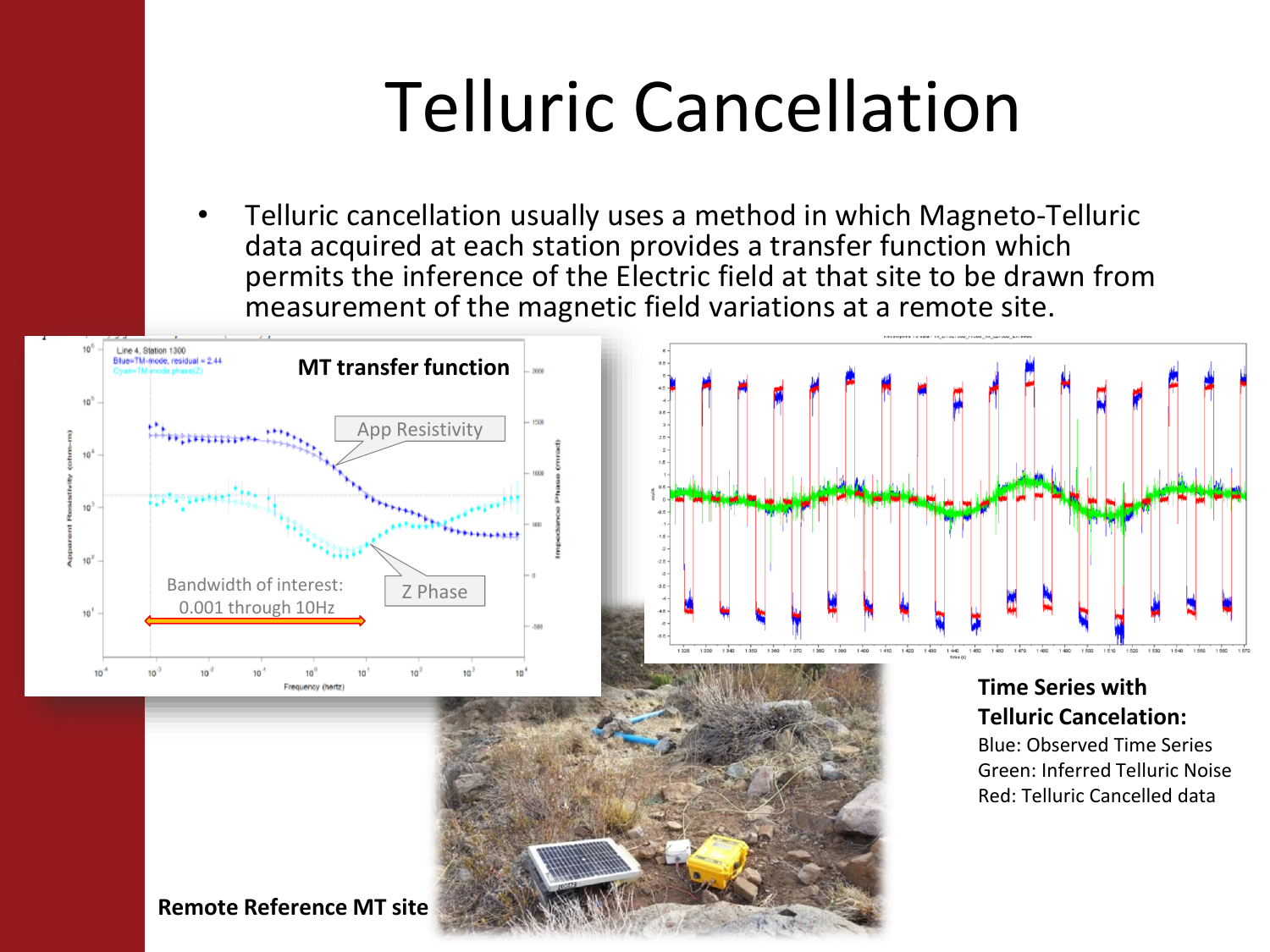## Telluric Cancelation

- The improvement achieved with telluric cancellation depends on the relative signal strength and the proportion of the noise arising from telluric signals.
	- If electrode noise is very strong for example the process may have only limited impact.